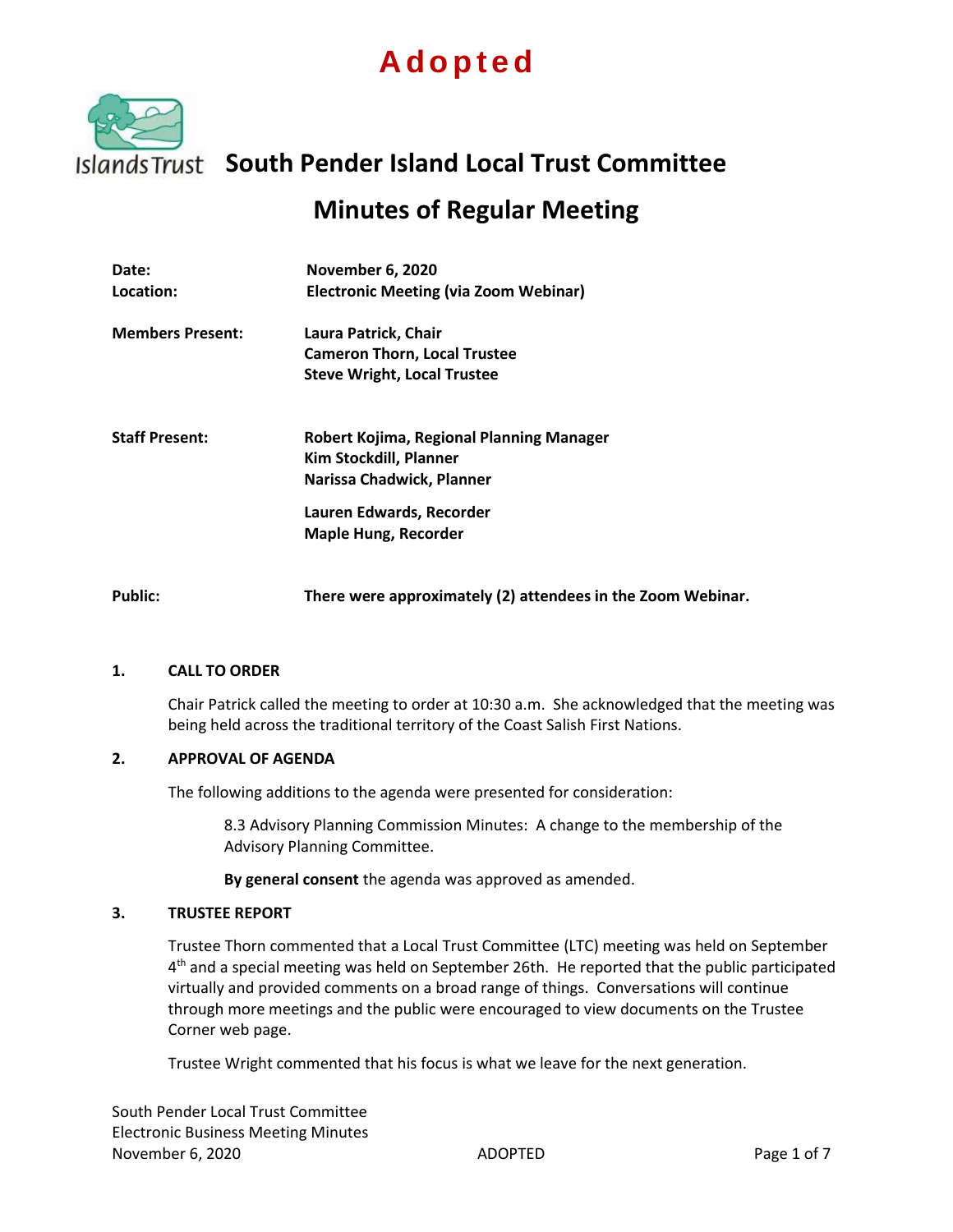#### **4. CHAIR'S REPORT**

Chair Patrick reported that the next council meeting is on December 3<sup>rd</sup> and the budget is to be approved in March. Deadline is November  $10<sup>th</sup>$  to receive a delegation.

#### **5. TOWN HALL AND QUESTIONS**

One public attendee commented on the University of Victoria report regarding the preservation and protection of the coastal douglas fir zone which was sent to the Trustees. He further commented that he believes the Development Permit Area (DPA) suggestion has merit.

Trustees responded with the following information:

- Chair Patrick reported a good meeting with the minister prior to the election and also that at the Trust Council's last meeting, there was discussion about changes to legislation to regulate tree cutting; and
- Trustee Wright advised that the minister will assess LTCs and would question whether or not the DPA has been adequately used.

In response to a public attendee's question regarding the posting of STVR correspondence to the LTC website, Chair Patrick clarified that new correspondence has been received and discussed and will be posted.

In response to a question from a public attendee regarding community information meetings, clarification was provided that those meetings do not follow an agenda, however, issues for discussion may be emailed in advance to the LTC.

In response to a public attendee's concern regarding opportunities for community involvement on LTC matters, such as the drafting of the Land Use and STRV bylaws, it was clarified that the community information meetings will be announced and support for the LTC efforts to increase community involvement and create a listing of STVRs would be welcomed. The value of community mail-outs was also discussed.

#### **6. COMMUNITY INFORMATION MEETING**

None

#### **7. PUBLIC HEARING**

None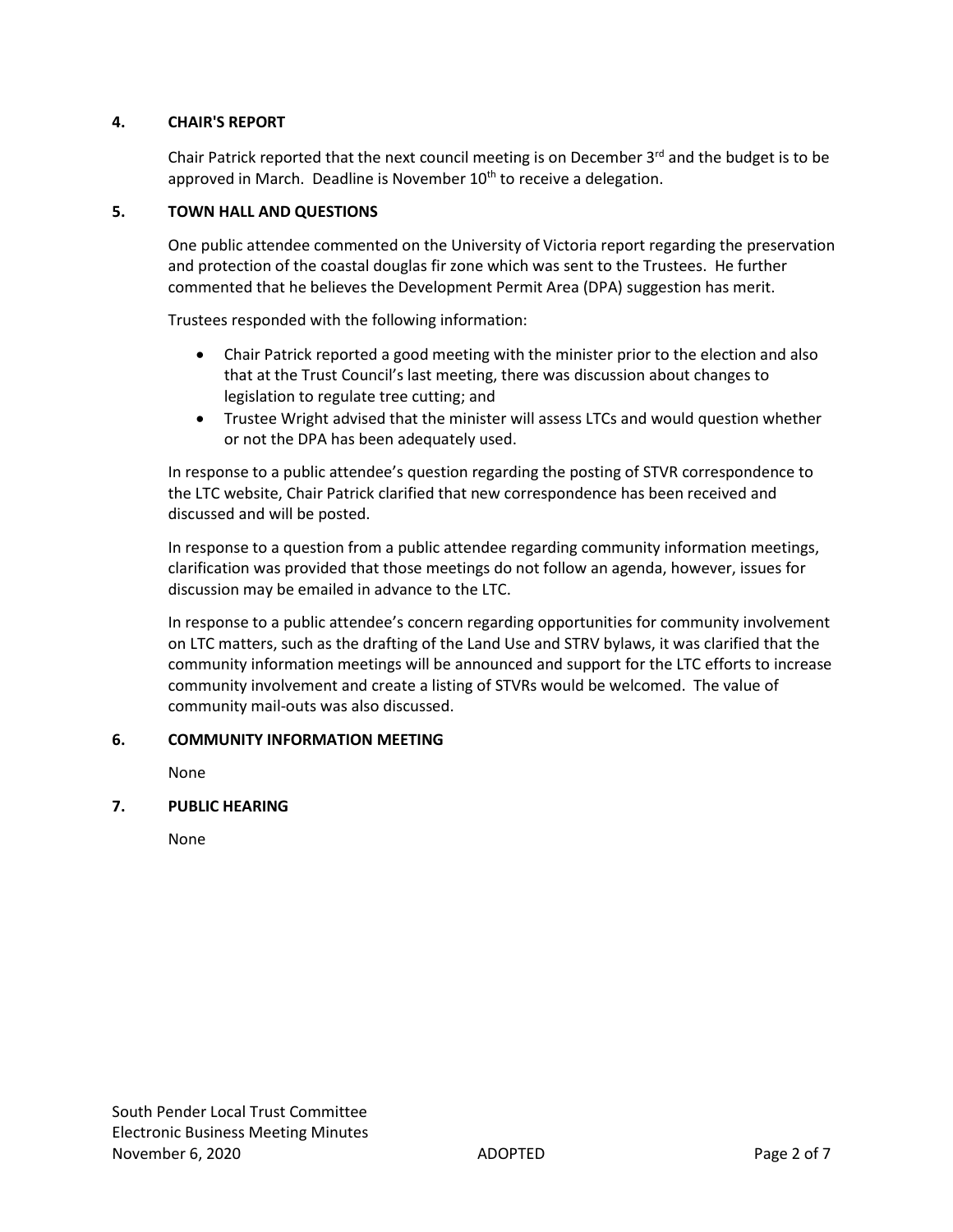#### **8. MINUTES**

#### **8.1 Adopted Local Trust Committee Minutes (for Adoption)**

#### 8.1.1 September 4, 2020 Regular Meeting Minutes

The following amendments to the minutes of September 4, 2020 were presented for consideration: Change the last sentence in Item 3.

**From:** Chair Patrick suggested that communication with prospective new owners would be a way to provide information on those topics enumerated above and other items that might help to information their purchase.

**To:** Chair Patrick suggested that communication with prospective new owners would be a way to provide information on those topics enumerated above and other items that might help to inform their purchase.

**By general consent** the Local Trust Committee meeting minutes of September 4, 2020 were adopted as amended.

8.1.2 September 26, 2020 Special Meeting Minutes

**By general consent** the Local Trust Committee Special Meeting minutes of September 26, 2020 were adopted.

#### **8.2 Section 26 Resolutions-without-meeting Dated October 2020**

Received for information.

#### **8.3 Advisory Planning Commission Minutes – None**

#### **SP-2020-021**

#### **It was Moved and Seconded,**

that the South Pender Island Local Trust Committee accept the resignation of Gordie Duncan from the South Pender Island Advisory Planning Committee with regrets.

#### **CARRIED**

#### **SP-2020-022**

#### **It was Moved and Seconded,**

that the South Pender Island Local Trust Committee appoint Gary Davidson to the South Pender Island Advisory Planning Committee.

#### **CARRIED**

#### **9. BUSINESS ARISING FROM THE MINUTES**

#### **9.1 Follow-up Action List Dated October 2020**

Item #5 Upcoming Meetings were discussed confirming there was a resolution without meeting and that the Community Information Meeting on November  $14<sup>th</sup>$  remains scheduled with an agenda to be posted.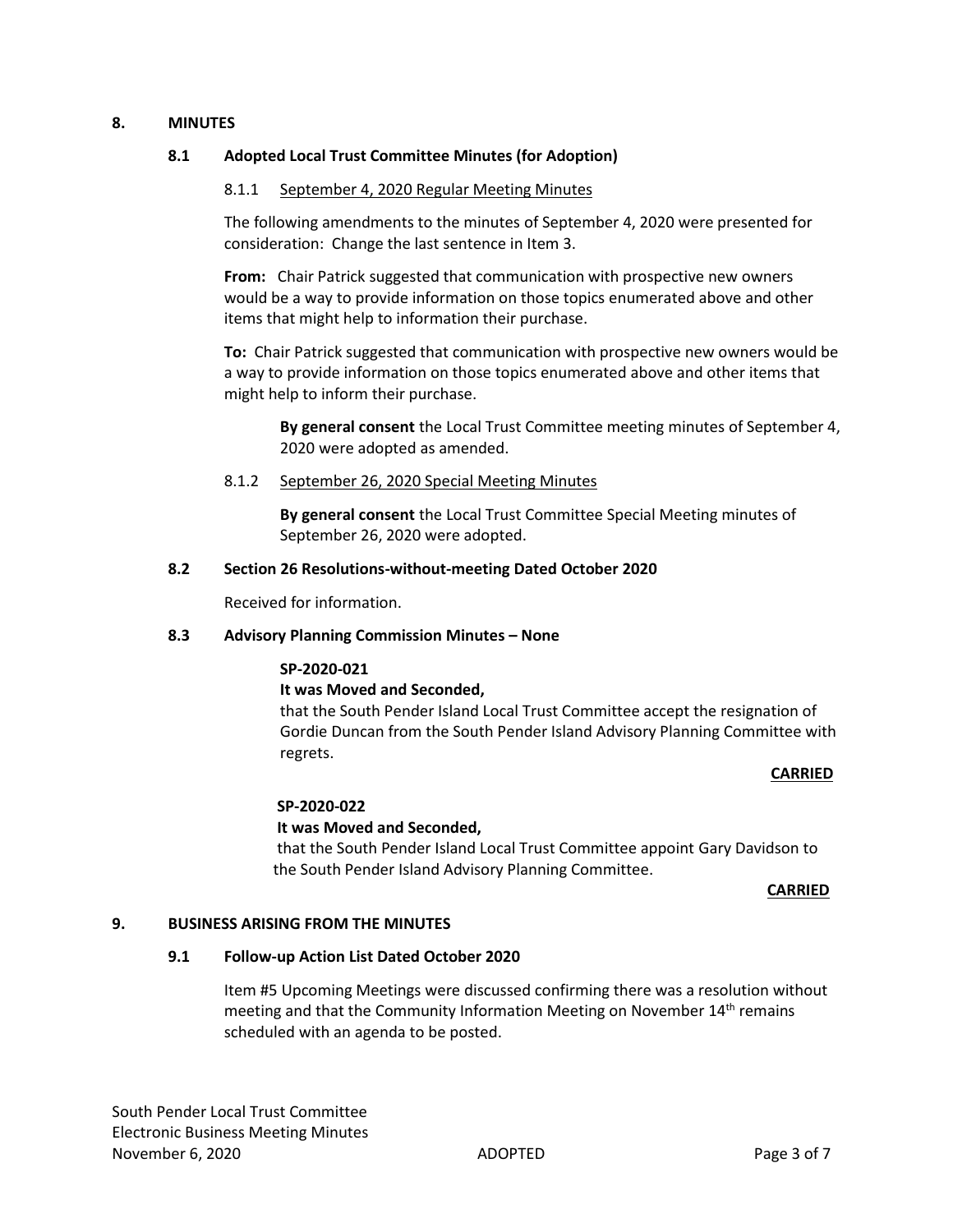#### **10. DELEGATIONS**

None

#### **11. CORRESPONDENCE**

None

*Correspondence received concerning current applications or projects is posted on the LTC webpage*

#### **12. APPLICATIONS AND REFERRALS**

None

#### **13. LOCAL TRUST COMMITTEE PROJECTS**

#### **13.1 Short Term Vacation Rental Review - Staff Report**

Received for information.

Discussed the short term vacation rental (STVR) draft bylaws and the option to consider the removal of bed and breakfast (B&B) operations from home based business classification.

Bylaw 119 is a draft bylaw that would amend the Temporary Use Permit (TUP) section of the OCP.

There was discussion on the following points:

- Deciding cumulative impact of STVRs;
- Developing guidelines for buffer zones with consideration for specific neighbourhoods;
- Defining allowable maximum usage and providing a balanced year-round economy;
- Current health restrictions that apply;
- Creating a list of all South Pender Island STVRs;
- Obtaining input from current STVR operators and the public;
- Process for bylaw amendments and communicating with operators and the public during the process;
- Reducing confusion regarding tourism accommodation;
- Challenges to bylaw enforcement;
- Ability to address neighbour complaints during operations when owners are absent;
- Creating a registration process that will develop a baseline, collect data and support enforcement;
- Accommodating the request from the Fire Chief for fire inspections made possible through TUPs;
- Current operations would be grandfathered in, but new operations would require a TUP;
- Timelines required for discussions regarding bylaw development, amendments and public hearing;

South Pender Local Trust Committee Electronic Business Meeting Minutes November 6, 2020 **ADOPTED** ADOPTED **Page 4 of 7**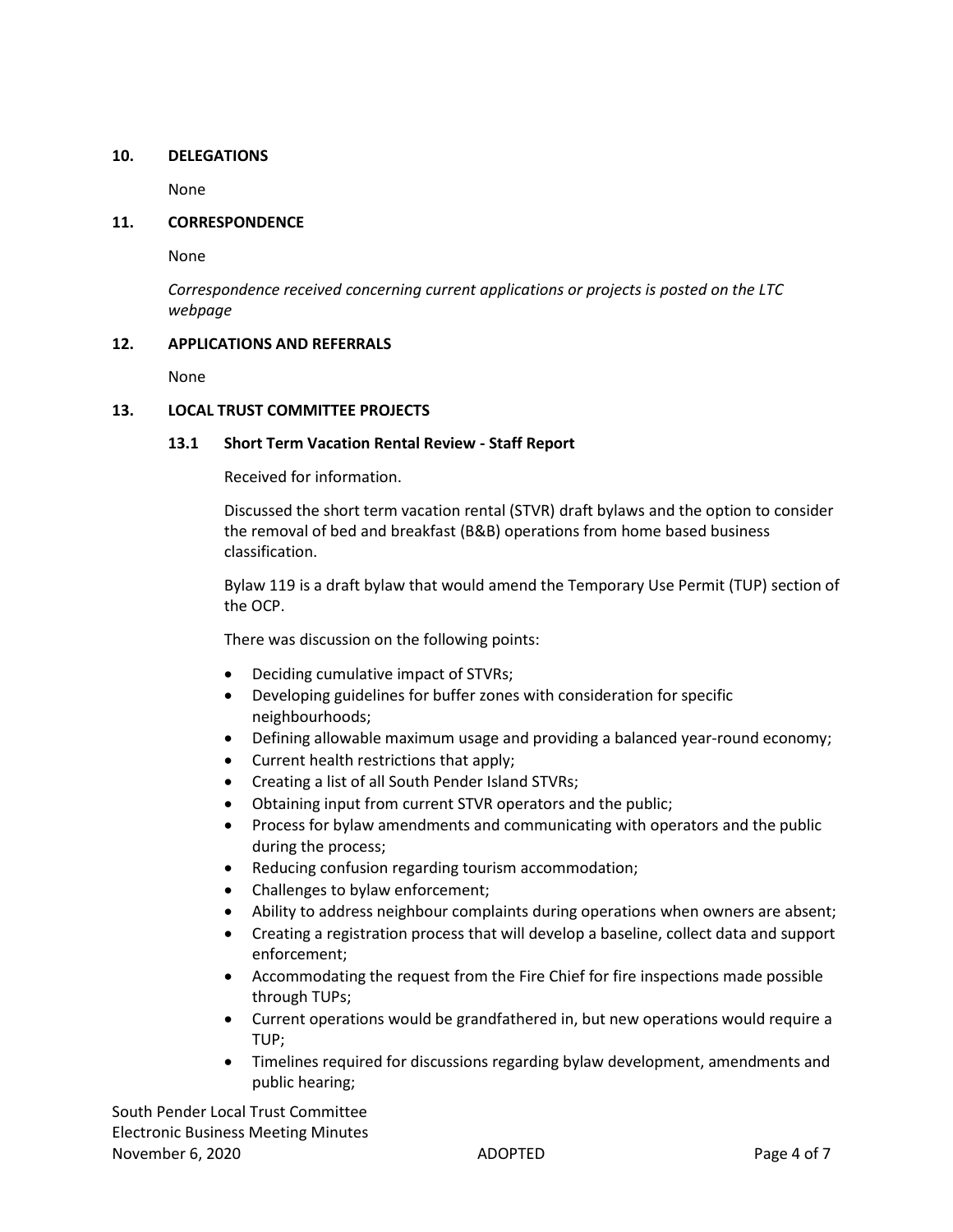- Upholding the preserve and protect mandate through the TUP tool;
- Consideration of the standards that apply to water and septic capacity as well as the collection of rainwater for irrigation purposes only;
- Decision making on maximum allowable parking;
- Aligning conditions similar to North Pender where practical for South Pender; and
- Assessing the intention of property use through the application process.

Revisions to the draft STVR bylaw will be made and circulated to trustees with option for first reading by resolution without meeting and schedule of second reading at the January meeting. Referrals can go out over December.

The following issues were discussed in relation to B&B (Bed & Breakfast) operations:

- B&Bs differ to STVRs as the operator does live on the property;
- There are likely fewer number of guests at B&Bs;
- There may be less concern for nuisance activities such as parties; and
- B&Bs and STVRs both provide tourist accommodation, but B&B's fall under home based business.

Public input should be sought on B&Bs as this item was not included in the bylaw amendment.

#### **SP-2020-023**

#### **It was Moved and Seconded,**

that the South Pender Island Local Trust Committee Bylaw No. 119, cited as the "South Pender Island Official Community Plan Bylaw No. 107, 2011, Amendment No. 1, 2020", be amended as discussed.

#### **CARRIED**

#### **13.2 Alternative Housing – Staff Report**

Recreational vehicles (RVs) use as a dwelling and for seasonal workers housing was reviewed for an amendment to section 3.10 under Land Use Bylaw (LUB) - Use of Recreational Vehicles. The following issues were discussed:

- The requirement of a time limited building permit where an RV is used as a dwelling;
- The negative impact on bylaw enforcement and other issues that arise with setting time limits to RV use for both seasonal and recreational users;
- Consideration of the use of a TUP for seasonal worker accommodations or allowing outright use in agricultural use zones; and
- Given increased RV use with no intent to build, regulation through a TUP with conditions such as connection to water and septic.
- Do not include provision to allow seasonal use of RVs for periods not exceeding 60 days.

#### **SP-2020-024**

#### **It was Moved and Seconded,**

that the South Pender Island Local Trust Committee request staff to prepare draft bylaws addressing limits on the use of recreational vehicles as discussed at the November 6, 2020 South Pender LTC meeting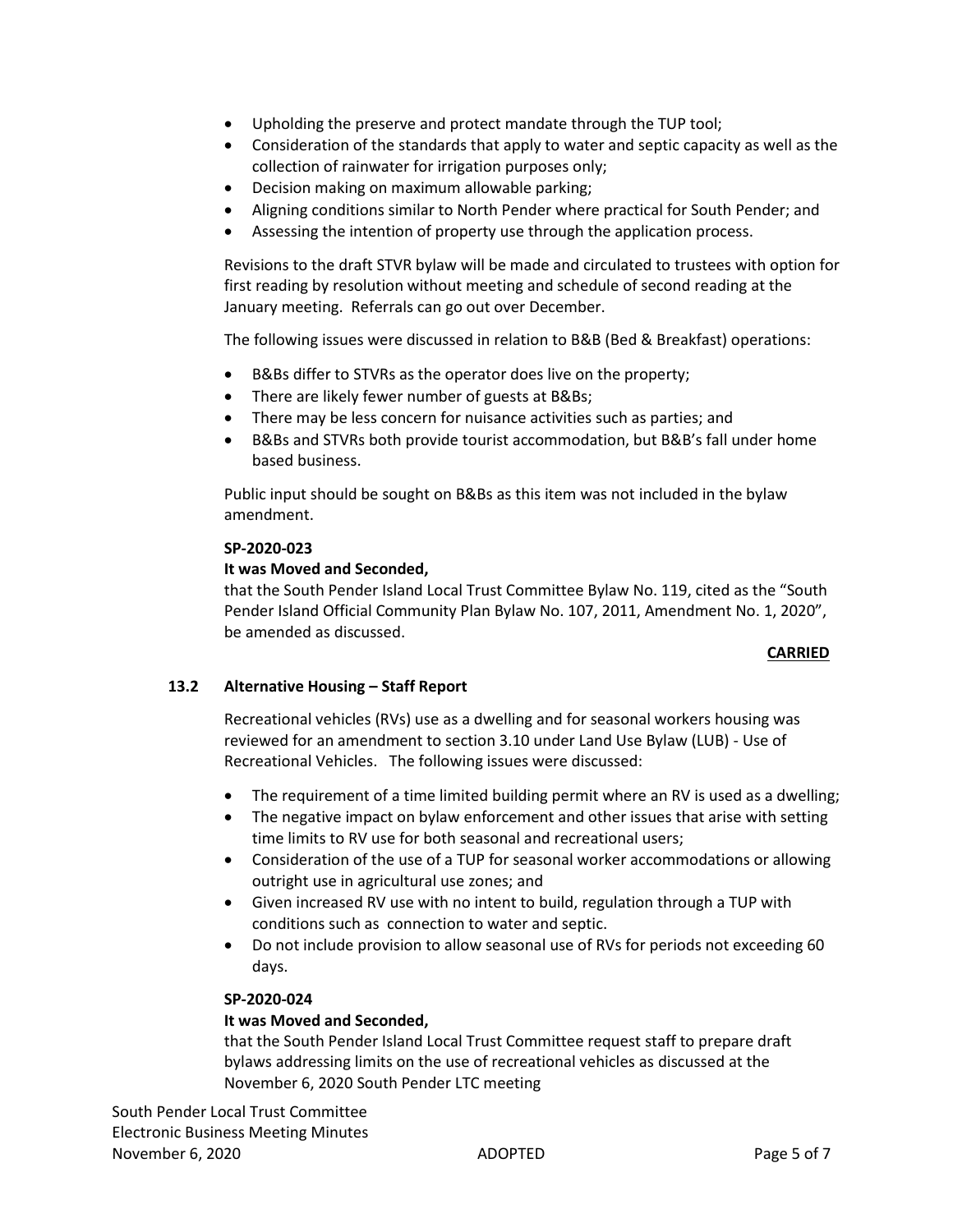#### **CARRIED**

#### **14. REPORTS**

#### **14.1 Work Program Reports (attached)**

#### 14.1.1 Top Priorities Report Dated October 2020

Received for information. Planner Kojima reported that the groundwater program is wrapping up.

#### 14.1.2 Projects List Report Dated October 2020

Discussion was held on the scheduling of upcoming meetings and town halls.

#### **SP-2020-025**

#### **It was Moved and Seconded,**

That South Pender Island Local Trust Committee requests staff to schedule a special town hall meeting for November 28, 2020 for North and South Pender Island Trustees.

#### **CARRIED Chair Patrick Opposed**

Chair Patrick is unavailable for the November 28, 2020 meeting.

#### **The following points were discussed:**

- Regulating steel storage containers in future project;
- Derelict vehicles; and
- Referencing areas of the island to their First Nation names.

#### **14.2 Applications Report Dated October 2020 (attached)**

Received for information.

#### **14.3 Trustee and Local Expense Report Dated August & Sept 2020 (attached)**

Received for information.

#### **14.4 Adopted Policies and Standing Resolutions (attached)**

Received for information.

#### **14.5 Local Trust Committee Webpage**

No discussion.

#### **14.6 Islands Trust Conservancy Report Dated October 2020**

No discussion.

#### **15. NEW BUSINESS**

South Pender Local Trust Committee Electronic Business Meeting Minutes November 6, 2020 **ADOPTED** ADOPTED **Page 6 of 7**